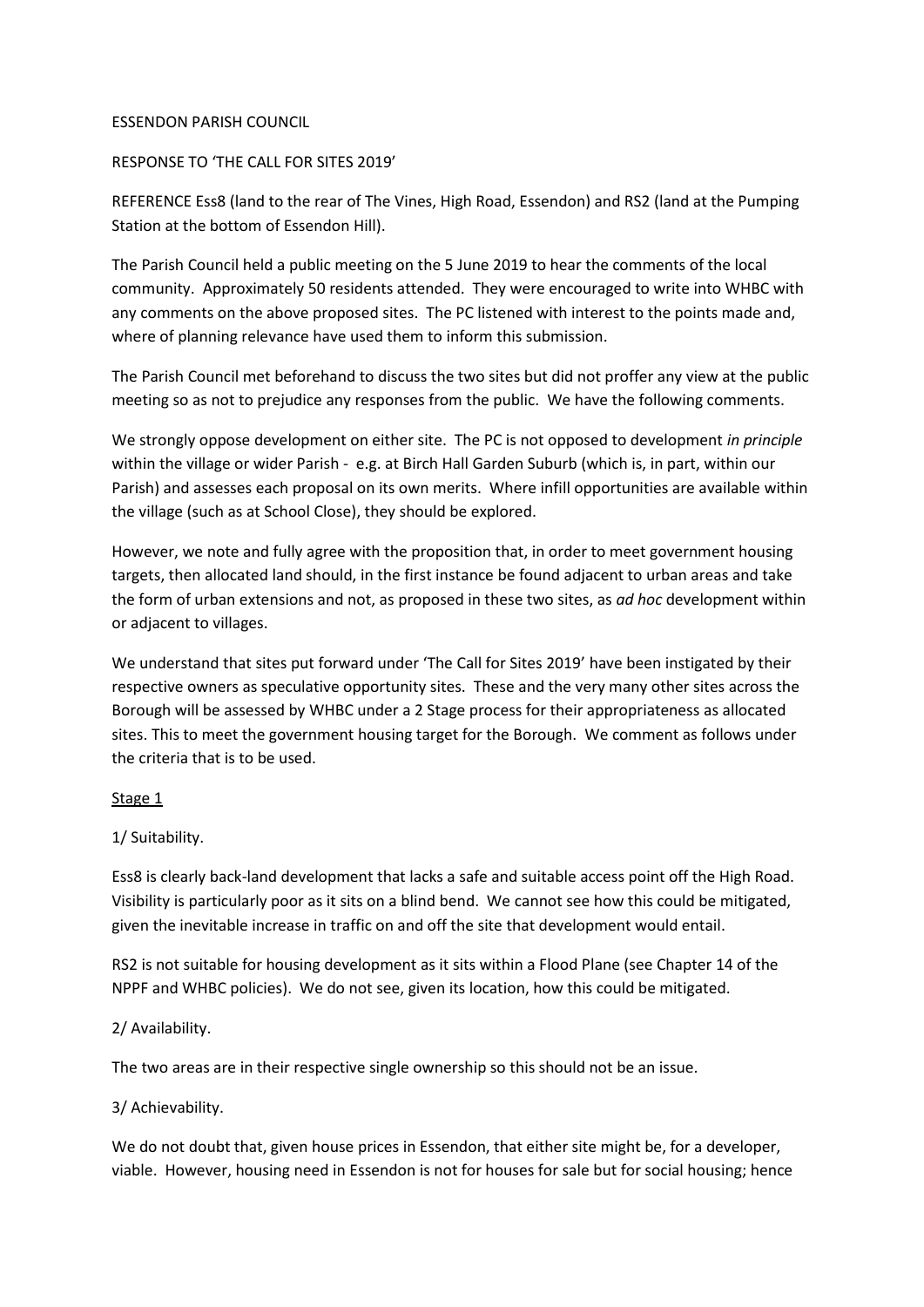we would expect this need to be addressed within either site and not off-loaded as a commuted sum. This may impact on viability. In any case, the proposed development would not meet the identified community housing need.

4/ Deliverability.

This could be within any timescale.

Stage 2

1/ Green Belt.

The Green Belt washes over Essendon. We consider that the Green Belt study carried out earlier this year of proposed sites that identified the degree of harm that development would have on the Green Belt for individual sites put forward on previous rounds across the should be updated to provide a comprehensive assessment that would also include the new sites put forward under The Call for Sites 2019 including RS2 and Ess8. This would provide a quasi-objective evidence base for any decisions made by WHBC. Based on that previous study, we consider that Ess8 would cause a High level of Harm to the Green Belt while Rs2 would cause Medium/High level of Harm.

National Policy on development within the Green Belt is found in Chapter 13 of the NPPF. We commend to you Paragraph 134 c), one of the 5 purposes of the Green Belt - '*to assist in safeguarding the countryside from encroachment'.*

We also draw to your attention to the list of exceptions under Paragraph 145 that might make development with the Green Belt acceptable. We consider both proposed sites fall outside these exceptions. As back-land development, Ess8 cannot be considered to be infill – neither, given its scale, is it limited. Infill should be in accordance with the prevailing grain, density and character. Similarly, RS2 cannot be regarded as infill as it is remote from the village.

As such we consider that development within the two sites would not what not meet the criterion for being 'exceptional' and would not, therefore, be appropriate within the Green Belt. We understand with regards to Ess8 that a proposal for 4 houses submitted many years ago was refused on *inter alia* Green Belt grounds. Nothing has changed in the intervening years that might allow for this planning principle to be abandoned.

2/ Sustainability.

We consider that there are major impediments to living a sustainable life in Essendon. There is a very limited public transport service, local facilities are presently limited to the Church, the School, the village hall and, once it reopens after its extensive refurbishment, a pub/restaurant. There are no shops and, consequently, residents are dependent on their cars.

Further development within Essendon of the scale proposed will contravene any reasonable definition of sustainable development.

3/ Heritage.

The centre of the village along the High Road is a designated conservation area, while many of the houses along its length are listed buildings. Any development within that area must comply with sections 66 (1) and 72 of the Planning (Listed Buildings and Conservation Areas) Act 1990. We